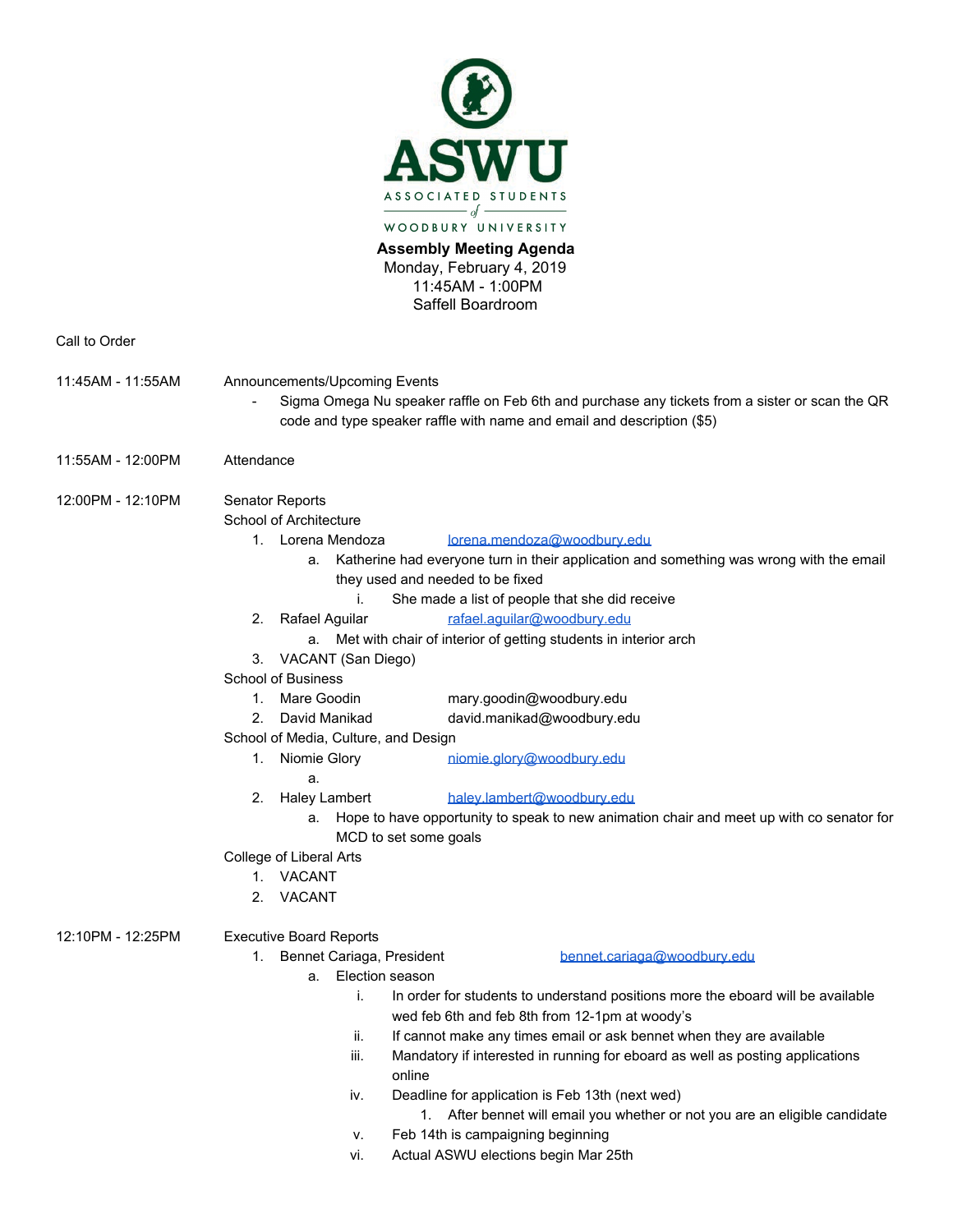- vii. Provide \$50 for campaigning like printing and buttons (save receipts!)
- 2. William Garcia, Executive VP william.garcia@woodbury.edu
	-
- 3. Veronia Alkomos, VP of Finance veronia.alkomos@woodbury.edu
	- a. Transfer all the funding for all the orgs that don't have outstanding money
	- b. Will send transfer forms for last semester
	- c. Will have FREA reconciliations by tonight, if not by the end of the week
		- i. If something is wrong please contact her so that she can fix it right away
	- d. Please submit FREA's now for the following 2 weeks
- 4. Destiny Garcia, VP of Student Orgs destiny.garcia@woodbury.edu
	- a. Intern and her planned org tabling day for org recruitment
	- b. Feb 13th is when it will happen (if raining the org tabling will be inside of Woody's)
- 5. Adam Ramirez, VP of Marketing adam.ramirez@woodbury.edu
- 6. Crystal Sims, VP of Student Life crystal.sims@woodbury.edu
	- a. Fun and frustrating trying to pop the balloons
		- b. Winner for the basket raffle will be emailed and told where to pick up prize if they are not present

12:25PM - 12:30PM Advisor Report

- 1. Tracci Johnson tracci.johnson@woodbury.edu
	- a. Thank you to everyone who participated in Discover Woodbury
		- i. 286 people participated with parents and students coming
		- ii. Appreciate the student's participation
	- b. Whoever is graduating make sure to pay attention to your emails and filling out the forms and things you need in order to walk across that stage
		- i. Emails will be sent on continuous bases
	- c. Tomorrow will be the memorial for Rosalie Catalano @ 6pm at the Alumni Quad if it does end up raining

12:30PM - 12:50PM Ad Astra - FREA

- For uploading digital fliers is there a guid for what size to make it?
	- On the rules list
	- Digital needs to be landscape and follow the dimensions on page
	- If any issues email marina or sarah
- Concern about maintenance getting diagrams on time and miscommunication. Is there a way to CC maintenance when sending the flyer to FREA
	- You can email them but might get confusing with multiple copies of one thing
	- Maintenance only want set up diagrams no matter the task
		- On the report they get any diagram that they need to set up
	- Try making visual and put in the drive (OneDrive)
- Stuck on Login page
	- Many issues have been resolved by using Google Chrome
	- Make sure to use Chrome
	- No mobile version but will be discussed with consultant of Ad Astra
	- If still have any issues just email Marina
- If not receiving FREA emails
	- Can always check the scheduling grid for events
	- Will talk to the consultant about this and might be a login issue as well
- Conference rooms
	- Can use after hours and on weekends
		- If no rooms available then you can request the conference room
- Do security know a schedule of events
	- FREA office links them and all service department and they get a report
		- IT, Maintenance, Security, and Catering
	- If in future events if this happens please let Marina or Sarah know and they will try to fix it
- If unfamiliar with Ad Astra there is a video tutorial and everything you need is on the left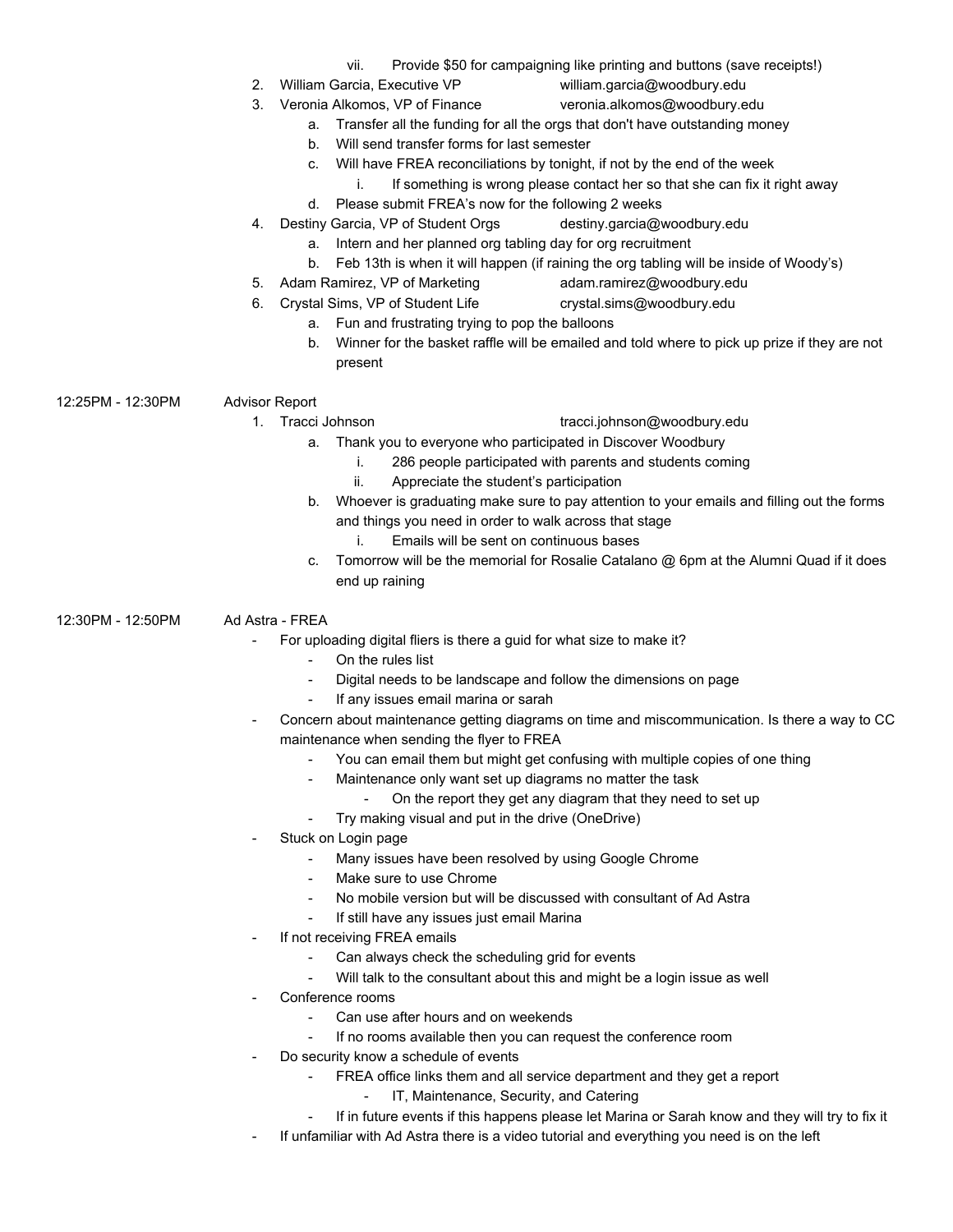|                   | Try having only 1 or 2 people in orgs use the Ad Astra to prevent having multiple copies of one<br>thing<br>If an event needs to be postponed or changed just email Marina or Sarah at least three days ahead<br>Sarah and Marina were discussing whether having a training day in order to show all the forms and<br>the filter panels                                                                                                                                                                                                                                                                                                                                                                                                                                                                                                                                                                                      |  |  |  |  |
|-------------------|------------------------------------------------------------------------------------------------------------------------------------------------------------------------------------------------------------------------------------------------------------------------------------------------------------------------------------------------------------------------------------------------------------------------------------------------------------------------------------------------------------------------------------------------------------------------------------------------------------------------------------------------------------------------------------------------------------------------------------------------------------------------------------------------------------------------------------------------------------------------------------------------------------------------------|--|--|--|--|
| 12:50PM - 1:00PM  | Open Forum<br>If you have anything that was not addressed, please submit an anonymous comment into the<br>1.<br>Comment Box right outside in the hallway, in the pool house, or via our virtual comment box on our<br>website aswu.woodbury.edu.<br>Everyone please be respectful to Rosalie's family and there is a gofundme for any funeral cost and<br>2.<br>any donations are very welcomed<br>Anyone who does taxes please check the 1098-T form and be aware of this nuance<br>3.                                                                                                                                                                                                                                                                                                                                                                                                                                      |  |  |  |  |
| 1:00PM            | <b>Next Meeting</b>                                                                                                                                                                                                                                                                                                                                                                                                                                                                                                                                                                                                                                                                                                                                                                                                                                                                                                          |  |  |  |  |
| Adjourn: 12:31    | Monday, February 11th, 2019, 11:45AM-1:00PM, Saffell Boardroom<br>1.                                                                                                                                                                                                                                                                                                                                                                                                                                                                                                                                                                                                                                                                                                                                                                                                                                                         |  |  |  |  |
| Call to Order     | <b>REPORT</b>                                                                                                                                                                                                                                                                                                                                                                                                                                                                                                                                                                                                                                                                                                                                                                                                                                                                                                                |  |  |  |  |
| 11:45AM - 11:55AM | Announcements/Upcoming Events                                                                                                                                                                                                                                                                                                                                                                                                                                                                                                                                                                                                                                                                                                                                                                                                                                                                                                |  |  |  |  |
| 11:55AM - 12:00PM | Attendance                                                                                                                                                                                                                                                                                                                                                                                                                                                                                                                                                                                                                                                                                                                                                                                                                                                                                                                   |  |  |  |  |
| 12:00PM - 12:10PM | <b>Senator Reports</b><br>School of Architecture<br>1. Lorena Mendoza<br>lorena.mendoza@woodbury.edu<br>rafael.aguilar@woodbury.edu<br>2.<br>Rafael Aguilar<br>3. VACANT (San Diego)<br>School of Business<br>Mare Goodin<br>mary.goodin@woodbury.edu<br>1.<br>David Manikad<br>david.manikad@woodbury.edu<br>2.<br>School of Media, Culture, and Design<br>Niomie Glory<br>niomie.glory@woodbury.edu<br>1.<br>2.<br><b>Haley Lambert</b><br>haley.lambert@woodbury.edu<br>College of Liberal Arts<br>VACANT<br>$1_{-}$<br><b>VACANT</b><br>2.                                                                                                                                                                                                                                                                                                                                                                               |  |  |  |  |
| 12:10PM - 12:25PM | <b>Executive Board Reports</b><br>1. Bennet Cariaga, President<br>bennet.cariaga@woodbury.edu<br>Elections<br>а.<br>j.<br>Informational Session - Please know that we are holding informational sessions<br>for Executive Board positions this Wednesday, February 5th and Friday,<br>February 7th, from 12:00pm to 1:00pm inside Woody's.<br>1. This is mandatory if you are interested in running for E-Board. You will<br>speak with the position you are interested in and we will tell you<br>everything you need to know for elections week.<br>2. Applications are to be posted online as well<br>a. Very straightforward application<br>Deadline for applications - Wednesday, February 13th at 3:00PM<br>ii.<br>1. You will receive an approved email from me<br>2. Campaigning begins on Thursday, February 14th<br>Campaign Flyers<br>iii.<br>1. Also submit with the application<br><b>ASWU Elections</b><br>İV. |  |  |  |  |